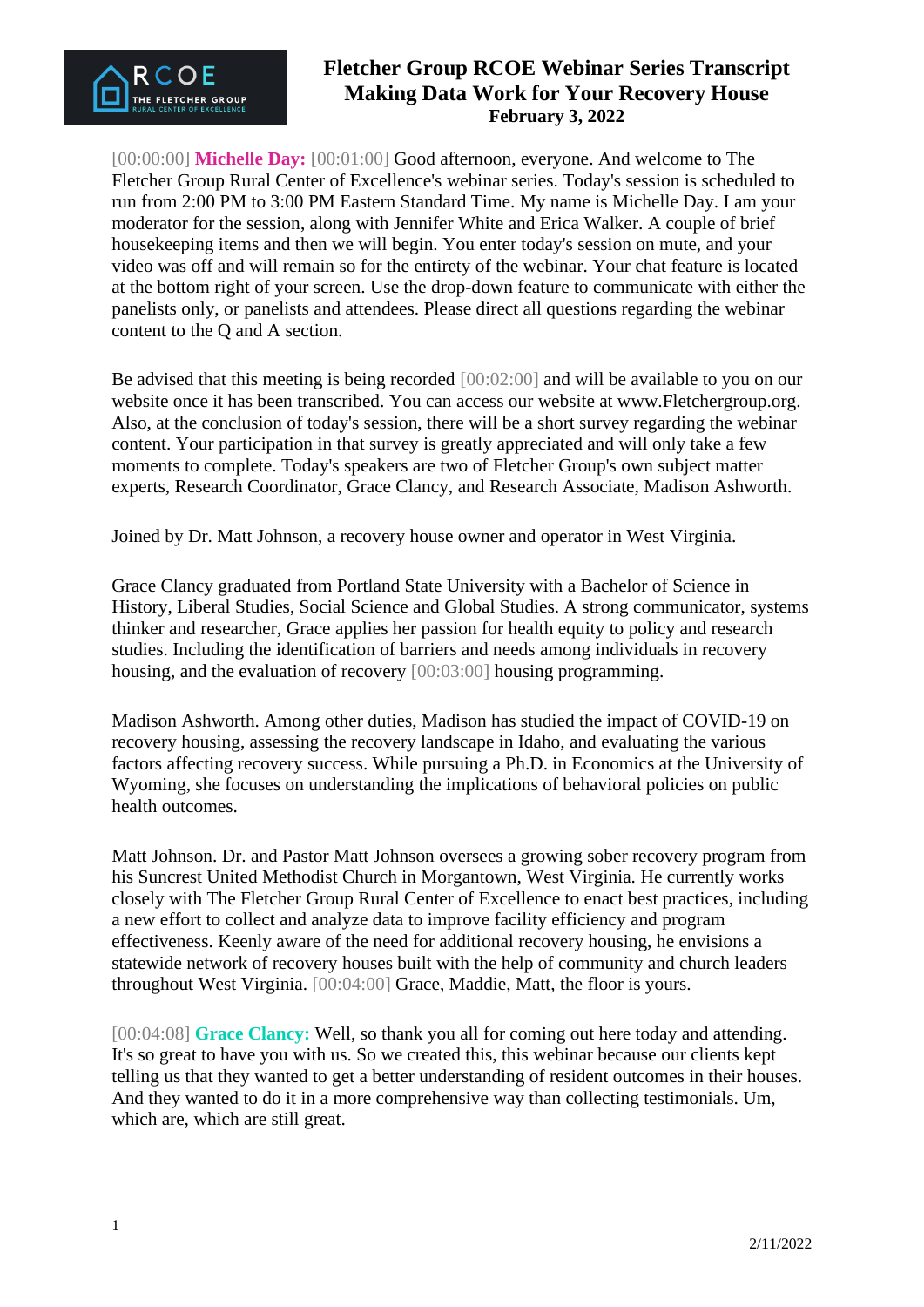

Um, and many folks who were interested in doing this because they just, you know, reaching out, they didn't quite know where to start, um, collecting outcomes. And they were understandably overwhelmed. Sometimes they wanted resident outcomes data out of a general curiosity and passion for their work or because they wanted information, um, to kind of show, uh, for funding applications or, um, in addressing NIMBY issues.

So Maddie and I are going to talk today about how your house can benefit from tracking outcomes and [00:05:00] what you can collect to get started. Then we'll transition to our colleague, Matt Johnson, who will talk about his experience tracking resident outcomes in his recovery house.

So the why. Evaluation data can help you identify key areas for improvement.

It can also be used to show your residents their progress and empower them in their recovery. It's also great to include on funding applications. You can't avoid that. Um, and we'll also go into detail on what specifically you can track. Um, and many of you are doing this on, on some level, which is, which is wonderful. Information that we'll cover can include basic information like abstinence from substances, employment status, and recovery capital.

We'll also provide tips on how to collect and store your data. And finally, we'll offer various ways that you can put your data to work.

So [00:06:00] before we get things kicked off, we have a polling question for our guests. It is, are you collecting outcomes data? It's kind of get a sense of our audience.

I'm seeing some responses come in the chat. Some folks. Yes. Yes, yes.[00:07:00]

Oh, it looks like we have results here for you. So 59% of you said, yes, you are collecting outcomes, which is really great. Uh, 28 of you said you're not collecting outcomes and 13% are unsure. So, um, we're so happy to see a mix of that. That's kind of what we expected. So we hope there's a little bit, um, a little bit for everyone here that they can, that they can benefit from.

So thank you for taking the time to vote. Moving on to our next slide. Thank you.

So for many folks, the, the thought of program evaluation and tracking outcomes is understandably overwhelming. Uh, we think it's really important to help demystify, um, and illuminate that process because we want to set you up for success. Um, data is also just such a powerful mode of communication. [00:08:00] Outcomes, evaluation um, can give you a fresh perspective of your residents recovery process and, uh, gauging the general effectiveness of your program. And of course has a wide, a wide range of applications, as you know.

Great. So we we've witnessed really increased interest and attention from the federal government on recovery housing, and recovery support services.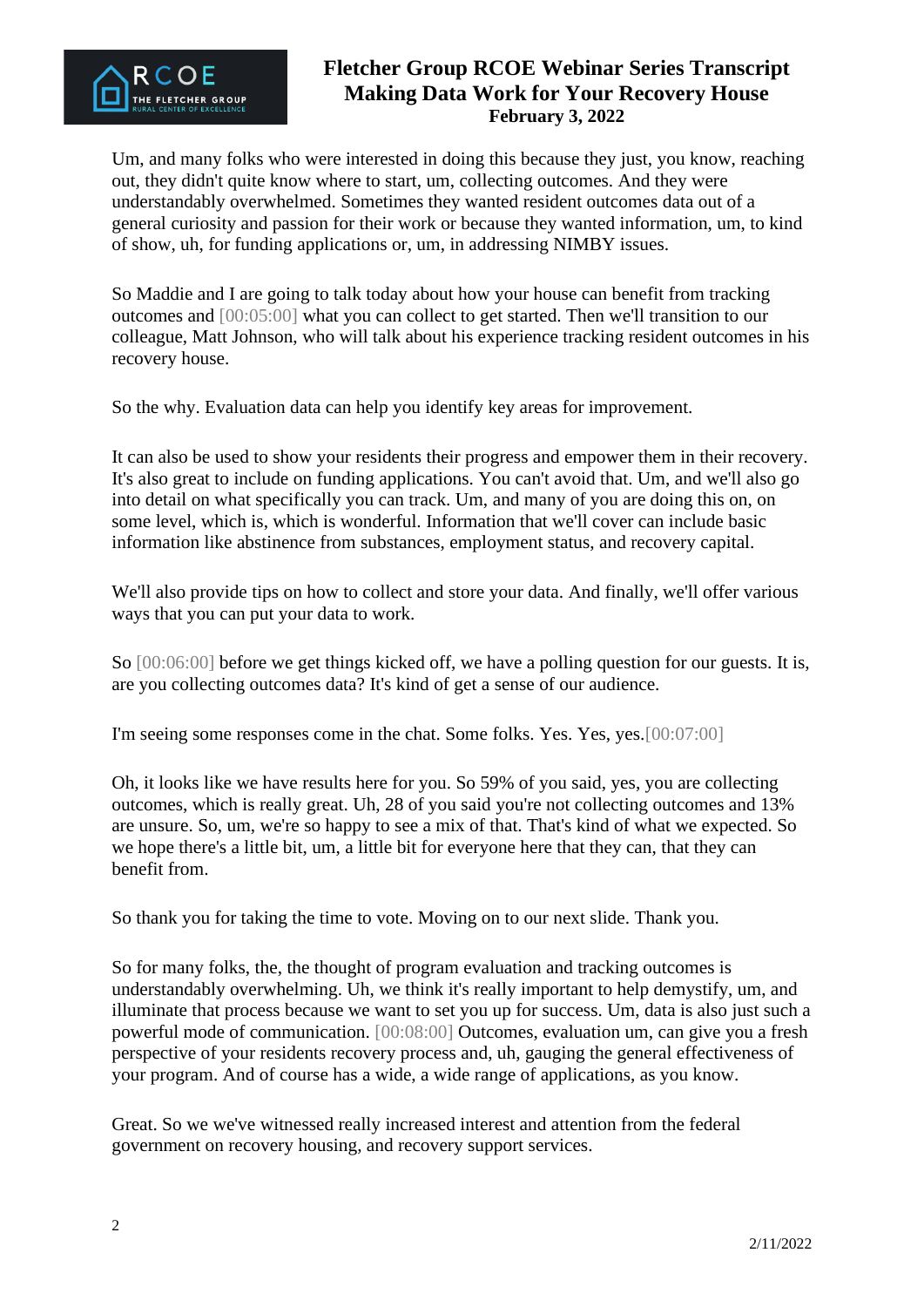

And just this past year, as you may have seen SAMHSA, um, SAMHSA's established the Office of Recovery, which seeks to promote policies, programs, and services for those in or seeking recovery, which is great to see. What this means going forward. Uh, go back for a moment. Thank you, Erica. What this means going forward is that the pro, is that program evaluation is key to access state and federal dollars.

Private funders will also be interested in a lot of the same things. So just a quick method, a quick message, message from SAMHSA here for you all. [00:09:00] "As recovery houses become recognized as vital components in the continuum of care, it is important to properly assess how each house is ultimately performing and delivering quality resident care.

SAMHSA recognizes that program evaluation may occur at varying levels depending on the size and scope of the recovery house. However, collecting data on measures, such as abstinence from use, employment, criminal justice involvement, and social connectedness would greatly assist the home, engaging the effectiveness of services provided and would also enable these entities to utilize data, to justify requests for state and federal funding."

#### Next slide.

So in, in this, uh, in the following slide, we're going to kind of break down what exactly you can collect to get started. Uh, data can be collected at, um, at either the resident level or the house level. So it's broken down in that way. There's also a temporal or a time-based [00:10:00] aspect to consider as well.

Some information only needs to be collected once such as demographic information at intake, whereas others will change over time. So that's just something to keep in mind as, as we move forward. And as this slide suggests, um, data can be collected at intake, at various points during their stay, upon exit, and post-stay or for your, for your alumni.

#### Next slide.

So now you'll see a big list of things you might consider collecting. Um, many of you are probably tracking items on this list already, and that's great. Uh, just to mention that these are just examples of things for you to consider potentially. Um, every recovery house is different in the population that they serve and the programs, um, that they have.

So, you know, your, your evaluation is not going to look the same, um, as, as another recovery house and that's, that's perfectly fine and good. [00:11:00] So an example of what you might collect at intake would just be some demographics and general history, which you're probably already doing. But standardized assessments are also good to collect to get that baseline information, um, for the folks entering your house. Standardized assessments, such as the Brief Assessment of Recovery Capital listed on this slide is the, the BARC-10.

It could be really helpful to see residents recovery capital improving over time. We know that recovery capital is positively correlated to positive resident outcomes. So that's just why. Um, it's a, it's a valuable tool to look into. Uh, this can be collected at intake, at various points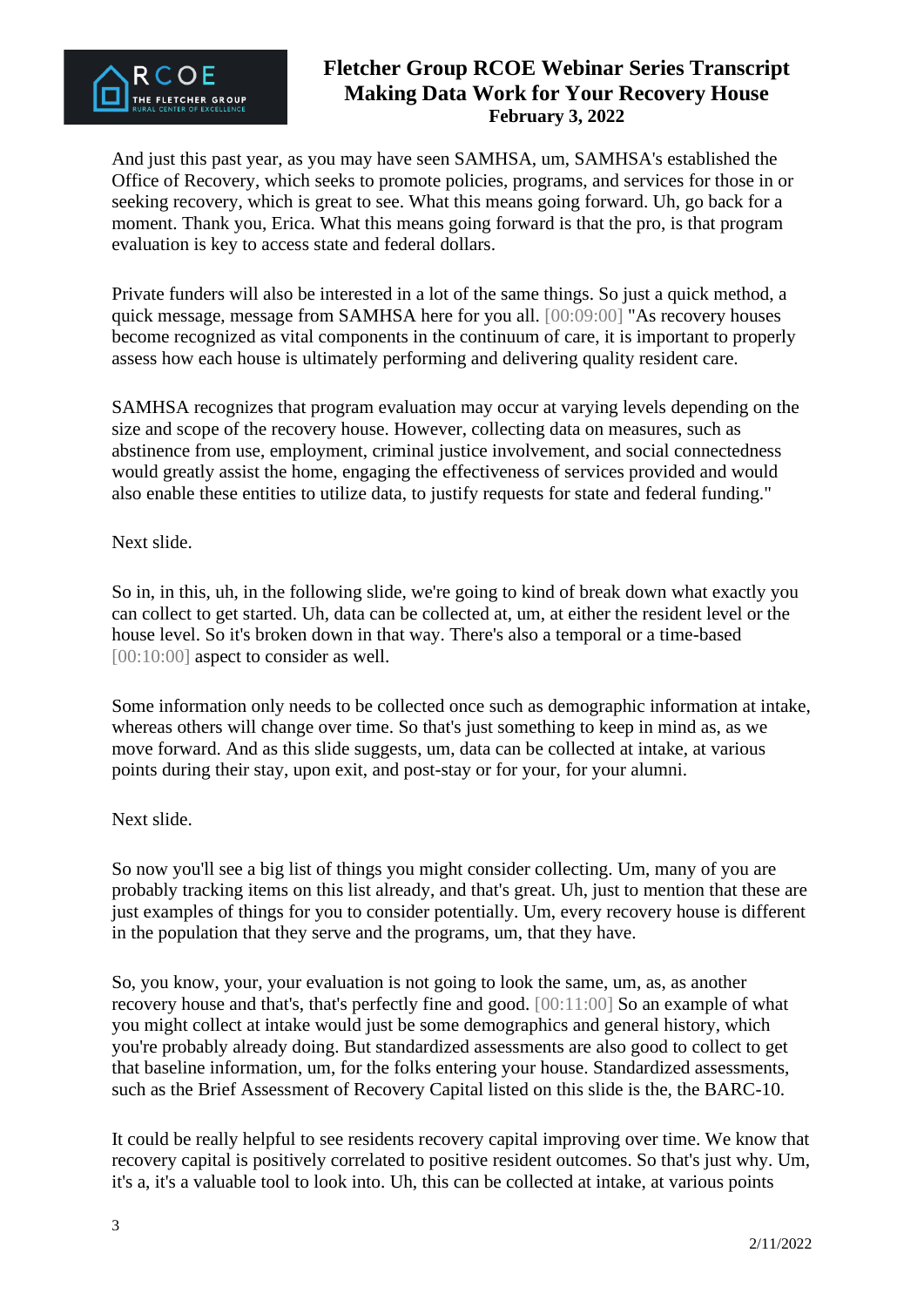

during their stay, and upon graduation. It's worth, worth considering using validated and standardized instruments because they've gone through a very specific and rigorous scientific process that, um, to ensure essentially that they're [00:12:00] measuring what they are in fact wanting to measure.

They also bring an elevated level of legitimacy and rigor to an overall, well-rounded evaluation. A few of them will be shared in the chat momentarily. And also during the stay, um, there are standardized assessments to consider including general quality of life, um, and things of that nature. Also program and service participation, if they are utilizing MAT, and their general personal progress and satisfaction as they move through stages of their recovery. And upon exit, um, you can also record the reason for their exit, which might sound a little very obvious, but, um, and also the satisfaction with their program. And if this is a program completion or graduation type scenario, uh, I hate to mention it again, but the Brief Assessment of Recovery Capital could be useful if [00:13:00] feasible and possible for you. And along with that, you can look at employment status and any educational, educational, or vocational progress that they've made. And post-stay, or for your alumni as, as we like to call it, if you're able to connect with them, which we know pose a lot of practical concerns.

But if you are, you might ask, you know, just about, about their recovery, if they're still in recovery, if they're still attending meetings, um, any new educational attainment goals, their employment status, um, you know, reconnecting with family and their social connections, their general quality of life. Um, and if they've had any new legal charges during, during that time.

So those are just a couple of things to consider if that's, if that's, uh, that's possible. And finally at the bottom end of the slide, you'll see data that can be collected at the house level. So you can [00:14:00] look at things like just generally the number of residents that you're serving, the average length of their stay, that can be calculated.

How many have a successful exit? However you define that. Every house is different. Uh, any recovery pathways that are utilized and a staff-to-resident ratio. Moving forward. Um, but also, uh, just one thing I forgot to mention is that the list that we showed is not, is by no means comprehensive, but it's just serves as a good starting point for you all to just, just consider what makes sense for you, um, for your, for your house in your program and

[00:14:37] **Madison Ashworth:** your residents.

[00:14:42] **Grace Clancy:** We now have a polling question just to get a sense of, of some of the things that I shared, um, about outcomes that you can look at. What do you think best measure resident success and, um, we have this as multiple choice, or as a [00:15:00] select all that apply, it should be. Um, and arguably all of them are very important.

Um, but I think, you know, depending on, on your residents and, um, and your experience, you might feel more drawn to, uh, to some rather than others. And I think this is just a great point of point for discussion. Yeah. And by, by no surprise that the results are very mixed. Um, 39% saying employment is very important and, um, you know, their recovery and, uh,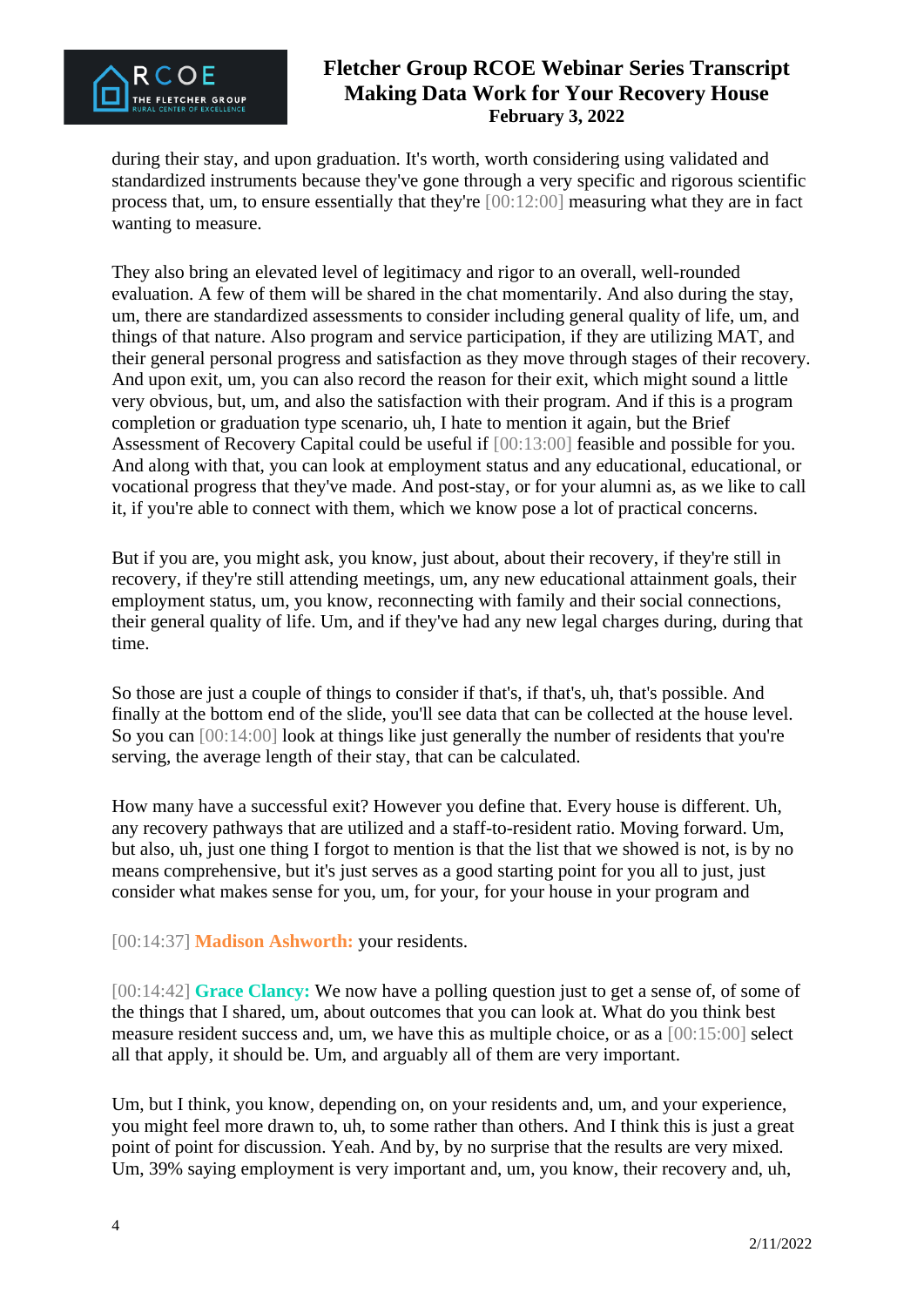

substance use and abstinence is very important that 61%. Um, I'm kind of surprised that, um, meeting attendance is at 22%, but, um, that's awesome.

And recovery capital hovering at around 6%, so 50%. So. That one also, um, really encompasses quite a few things in it. So that's a, that's a pretty good, uh, catch all to be looking at. So [00:16:00] that's great.

And now I'll hand things off to Maddie who will talk to you all about collecting and using data. Thank you.

[00:16:12] **Madison Ashworth:** Thanks Grace. So like Grace said, I'm going to be giving you guys a brief overview of some tools to collect data and how you can use your data, before handing it over to Matt Johnson. So there is a multitude of affordable tools out there to help you with your data collection and data storage and analysis.

So there are programs like Google Forms or Survey Monkey that can facilitate your data collection because they will allow you an easy way to input your data by a creating a survey, and then filling it out for each resident. Then if you want, you can export your resident data into a spreadsheet for any data analysis that you'd like to do.

There will also, there is with these tools some upfront time commitment, as you have to decide the questions you want to ask and actually set up that survey to click through, and some possible financial commitment, depending on the software you use. Um, if you [00:17:00] are comfortable navigating a spreadsheet or you already have an existing one set up, I know a lot of you said you are already collecting outcomes data.

So you might have a system already set up for this. You may want to skip those survey softwares like Google Forms and Survey Monkey and use either Google Sheets or Microsoft Excel to build a basic data shell that will serve as a space to enter all of your data and analyze it. So in a data shell, what you do is you create variable names for short names that represent the questions you're interested in, in your residents, and then you create codes for the response options.

So for example, if you're interested in the marital status of your residents, you may have a question that you ask your residents, what is your marital status? And you'll have response options being A. Married, B. Single, C Widowed and D. Other. Your variable name would then be Marital and your code for responses would be A, B, C, and D.

So setting up a data shell like this really makes it easy to quickly tabulate. The number of residents you have that are married in your recovery house, or if you're going to be providing your data to a [00:18:00] statistician or a partner with a research group, having the data in this form will make it really easy for someone else to come in and analyze as well.

And of course, if you don't have access to any electronic data collection software, you can also just start by a pen and paper with your clients. Any collection of resident data is going to be great and really help your recovery house. Next slide please. So with that me giving you a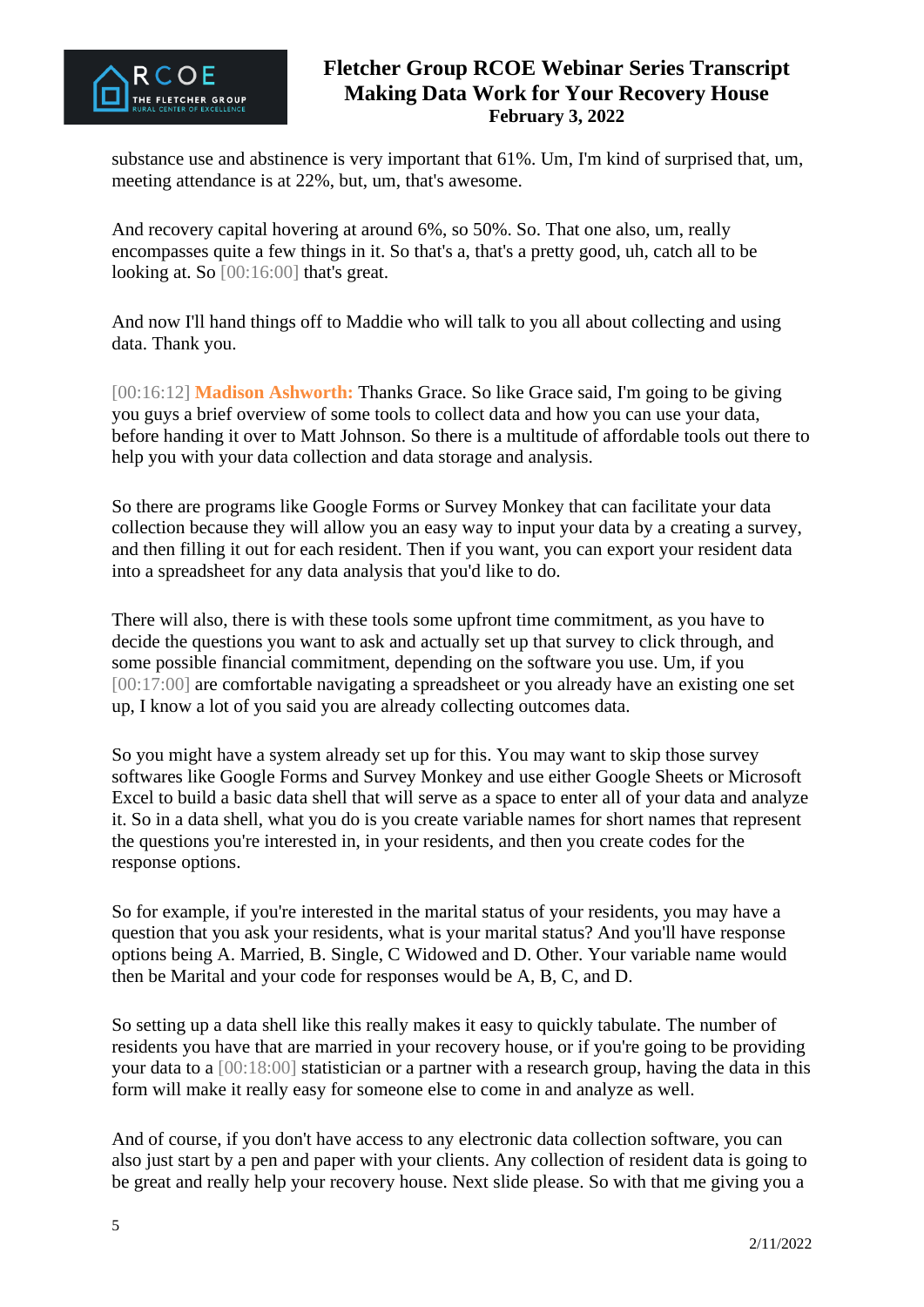

little basic overview of what to collect and kind of how, but now we want to pivot a little bit to how your data can actually serve your recovery house.

And there's a ton of ways that you can use any kind of resident in-house data. And a lot of these can be done with really simple data summarization and analysis tools. Almost all of which can be found in programs like Excel. And of course, if you're interested in more complicated analysis, it may be beneficial to reach out to a university or researcher to partner with.

So if we jump into some of these potential uses, starting with process improvement. When you collect outcomes data, you're going to be able to look at the programs that your residents are [00:19:00] involved in and their recovery success. So in analysis, you may find that residents who participate in certain programs, say a job training program, are more likely to be successful.

However you define that in their recovery. So if you're collecting this outcomes and resident data over time, you can also see time trends in your data that you can use to see how different programmatic changes might have affected your resident success. So for example, your recovery house may have implemented a new intake process.

And so when you've collected your resident data over time, you can compare your resident outcomes before and after that new intake process, we started to see how that process changed, um, changed how successful your residents were. And then your data can also be used to show residents how far they'd gone during their time you've been at your house.

So this tool can be used to encourage residents to take the next step in their recovery journey or reflect on kind of how far they've come and empower your residents in their recovery. We also know that data can be used to help tailor your services to particular residents. [00:20:00] So when you collect data, you may find that certain programs work best for certain types of residents.

So say your recovery house is offering a SMART Recovery session, curriculum, um, and you find that SMART Recovery tends to work better for younger individuals in your house. And with that knowledge, you can tailor your programs to ensure those that would most benefit from certain programs are actually getting connected and reaching those services and programs.

We also know that resident data can be really useful for funding applications and to obtain certification. We all know that getting funding through grants and federal and local governments can sometimes be a pretty time-consuming and sometimes overwhelming process. And so any kind of data that you have showing how successful your houses will go a really long way in supplementing any kind of funding application that you're submitting.

Um, similarly in some of the certification and accreditation requirements for these public funds may require some proof that your house is successful and really helping residents. And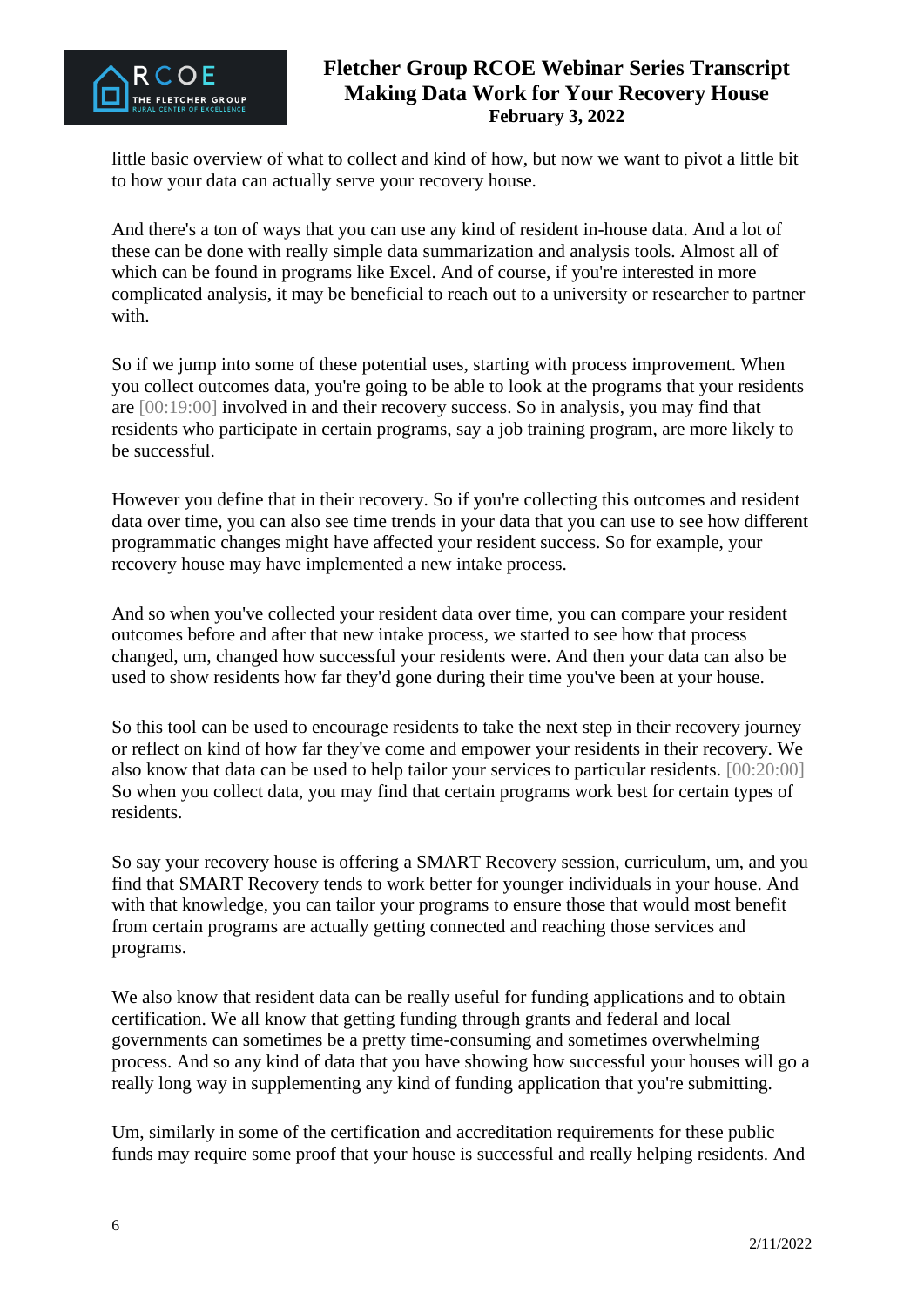

when you've already started [00:21:00] collecting these residents and house data, it's really easy to kind of provide that proof.

And then finally your outcomes data can be really helpful with community engagement and advertising. So it's important to show your local community exactly what you're doing and why, what you're doing matters to the community. So oftentimes this can go a long way in preventing NIMBY, like Grace mentioned, or "Not In My Backyard" beliefs, through engaging with your community and showing them your house's outcomes.

You actually may be surprised at how many allies you have within your community. Sometimes they just need to hear about what's going on and what your doing. We often hear the phrase, "let the data speak for itself," and that's really going to hold true for both community engagement and advertising. If you can present your outcomes and your resident data and show your proven track record of success, then you're really going to be able to inform prospective residents, families, and recovery professionals about your program and exactly why it works.

Next slide please. So now we have a polling question for you. So of  $[00:22:00]$  uses, we kind of just discussed about your data. Um, which one do you think is most important to your recovery house or for those of you collecting, um, outcomes data, what are the uses you're using that data for? Um, and if you could select all that apply, of course, data can be used in multiple different ways.

So there you may be doing using your data for all of those uses.

Wait a little bit for people to answer. We appreciate your participation in these polling questions. It's always exciting to see what people are using their data for.

All right. So it looks like funding applications are the number one use of data and that's expected. Of course, applying for funding is a really big part of keeping your recovery house up and running. Um, and process improvement, and empowering [00:23:00] residents, and tailoring services to residents. Also pretty important community awareness and advertising.

That definitely is a big one. And we will give you in the next slide, a little bit of discussion about how you can, um, work to raise that community awareness so we can move to the next slide.

#### Perfect.

So like we just went over, there are tons of ways to use your outcomes data. And of course, a lot of you guys are using that data and wanting to use it for community awareness.

And so sometimes it can be a really overwhelming knowing where to start. Right. And there's a lot of pieces we just listed. And so where do you even begin to start, um, analyzing your data and using it? And so it can be helpful to start with an annual report. So an annual report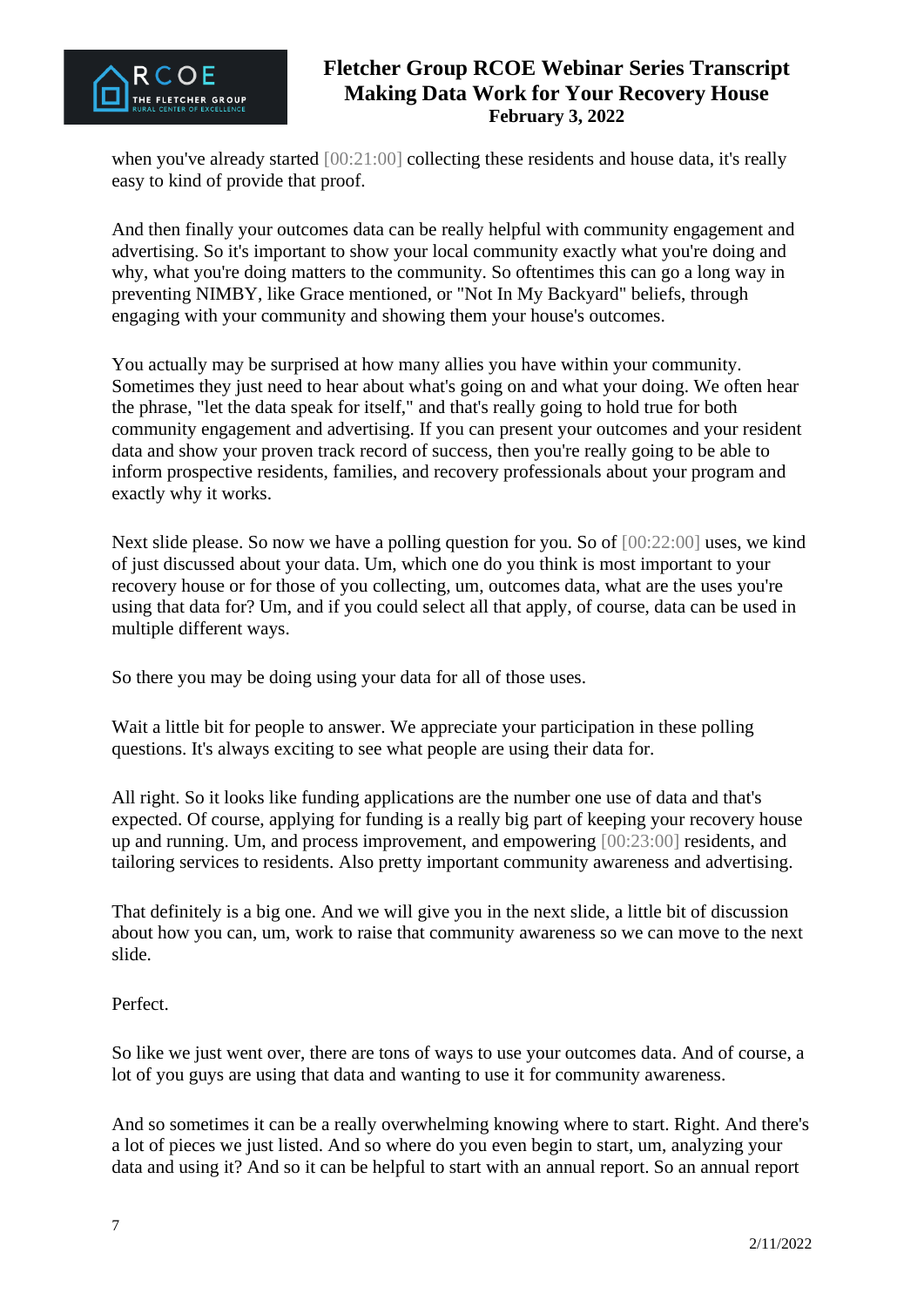

will have bits and pieces that are needed for all of the other uses of your data that we just talked about and can really help build transparency and awareness.

So the bits and pieces that are going to be in this annual report, we'll be able to be used in things like funding applications as well. So an annual report we'll have a couple of key [00:24:00] components. First, it will include a description of your program and what services you provide. So when you're writing an annual report, it's a really good idea here to highlight the programs and services that you think make your house unique, and that are your most important programs.

Next, it's a good idea to include some of those resident testimonials in your report. And this will give a more personalized account of your successes associated with your house, but then you can back up with your resident data. Next, you should include a summary of your outcomes data. So how many residents did you have?

How long did they stay? If you're, if you do decide to collect data on employment, mental health or recovery capital, then you could also include some data to show how your house has had positive impacts on those aspects of recovery. Finally, it's important to note in your annual report, how your recovery house is adapting to community needs and engaging with the community. And what programmatic changes you've made to maybe overcome obstacles in your house.

This can go a really long way in connecting with your community and showing transparency. [00:25:00] And showing that you really are kind of adapting to the changing needs of your community within your house. Next slide please. So now there's some next steps to consider. We gave, Grace and I gave you a little outline of what to collect, how to collect it, and maybe how to use it.

So some next steps. Um, well, first, if you're not collecting any outcomes, data, um, start developing a strategy to collect that data. Um, consider the tools you need to successfully do it and what outcomes you might most be interested in. Second, if you do have some outcomes data, consider creating an annual report that you can show to prospective residents, your local community, recovery professionals, and any potential funders and show them exactly what makes your house so special and so important to the community.

Third, um, be sure to seek help. We know that data collection and analysis can seem really overwhelming at first, but there are resources all around to help you. Specifically The Fletcher Group, Rural Center of Excellence in recovery housing has specialists that can help you [00:26:00] develop a plan and determine the best methods for data collection.

And finally, The Fletcher Group Rural Center of Excellence is developing a Resident Management System. And this system is designed as a tool to help facilitate collection of resident in-house data so that you can use it to assess your recovery house. And this Resident Management System will have some functionality to create reports that can cater to the data needs of your specific recovery house. With more coming on that Resident Management System, as it continues to be developed and later launched. Um, next slide please.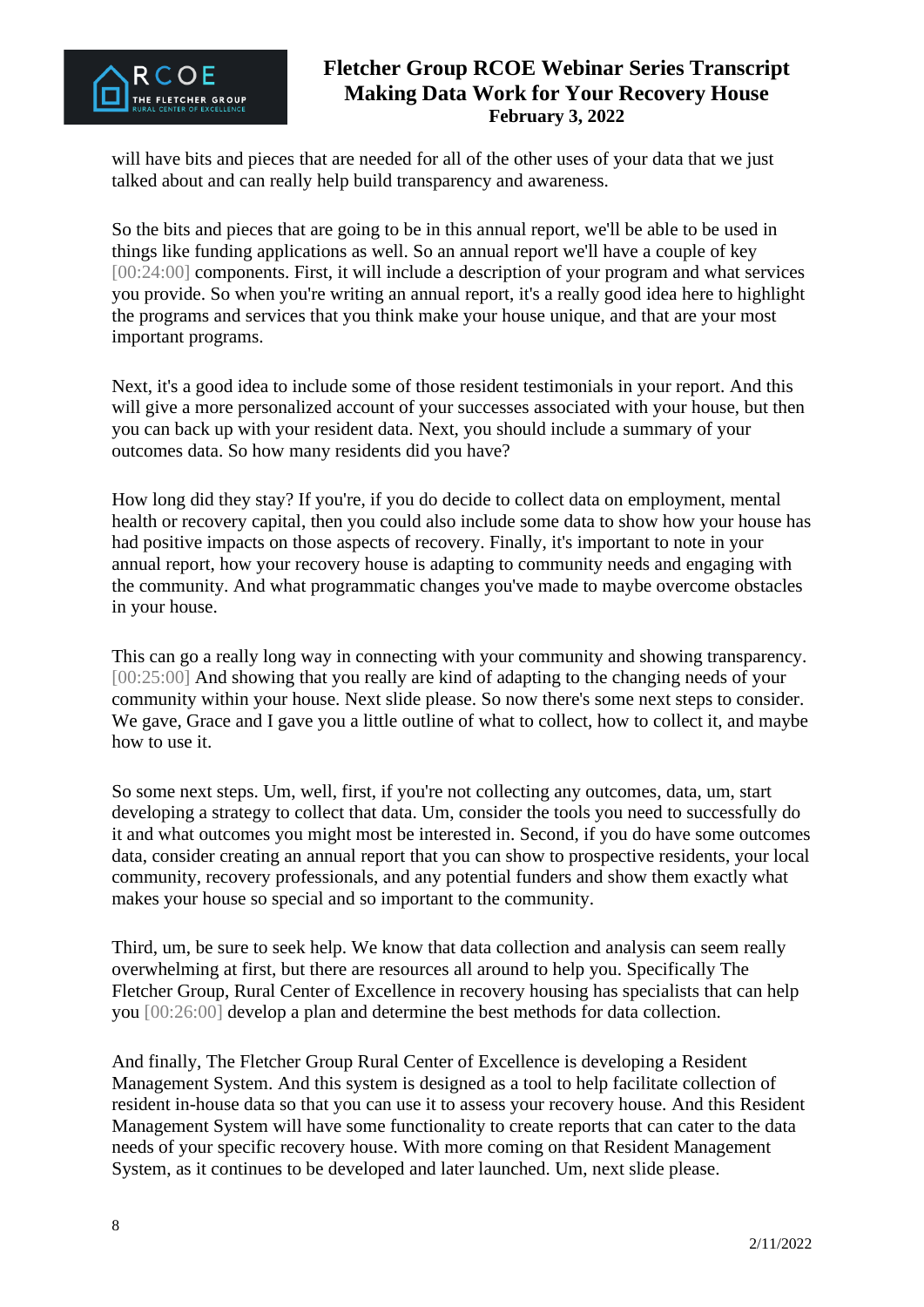

So at this point, you may be wondering how a recovery house could do all this. Well. Last year, our research team created a recovery protocol for a recovery houses to use in the Resident Management System. So before we integrated this finalized protocol into the RMS, we went ahead and conducted a pilot study with Dr. Matt Johnson of Morgantown, West Virginia. Um, so now I'll turn it over to Matt so he can talk about his experiences collecting data.[00:27:00]

[00:27:00] **Rev. Dr. Matthew Johnson:** Thanks Maddie. Uh, my name is Reverend Dr. Matthew Johnson. Uh, I'm a United Methodist pastor who lives in Morgantown, West Virginia, and I'm the Founder and Executive Director of Abundant Life Recovery Housing Network. Uh, our Network opened on March 1st, 2021 and so we're just coming up on our first year anniversary.

Uh, we're excited to celebrate that. And, um, we have four houses where we work with about 30 residents, uh, who are part of our um, our groups. So, um, we have been working with The Fletcher Group since March of 2020, and we really appreciate all of their support and encouragement. We started doing data, um, because we realized it was necessary to, uh, to do this, to make sure that we can kind of track what's happening.

Um, now I, I'm not a data scientist on my own. Um, I'm, uh, I'm a theologian and a leader. I [00:28:00] don't do data. None of my educational experience has been wrapped around data. In fact, I like stories. I'm a storyteller. And so I like to tell stories and I like to help other people tell stories. Uh, and I can tell really good stories about our recovery houses.

I can tell really good stories about our residents and things that have happened. Uh, we'd like to say that we have a front row seat to transformation, and I can tell you those stories, uh, and for some people's stories are really effective. Um, so when I'm meeting with a community group, to be able to tell some stories is a really effective thing. But some people want some hard data and some numbers. And so having the opportunity to, uh, to do that has been really important. We wanted to be the most effective organization that we could be. Um, we wanted to make sure that we were preparing our residents in the most effective way, and we wanted to make sure that we had the information to know whether what we were doing was working for our residents.

Uh, we wanted to make sure that we knew what was going [00:29:00] well, what wasn't going well, the needs that the, uh, the residents had when they came into our house and we wanted to make sure that we were able to, um, connect with, connect them with the resources and the, the services and the opportunities in the community that were going to best impact them.

And so we began to collect data so that we could get that kind of picture. We could get a better snapshot of who our clients were and what we needed to do to be the most effective organization. One of the benefits too, of collecting data, data has already been mentioned, but, um, you know, as well as I do that, when you start a new organization or when you're talking about recovery housing, uh, sometimes you can get a, a raised eyebrow. Um, as a new organization, people wondered whether we were, um, making, whether we were kind of a legitimate organization. And having data to back up the [00:30:00] legitimacy our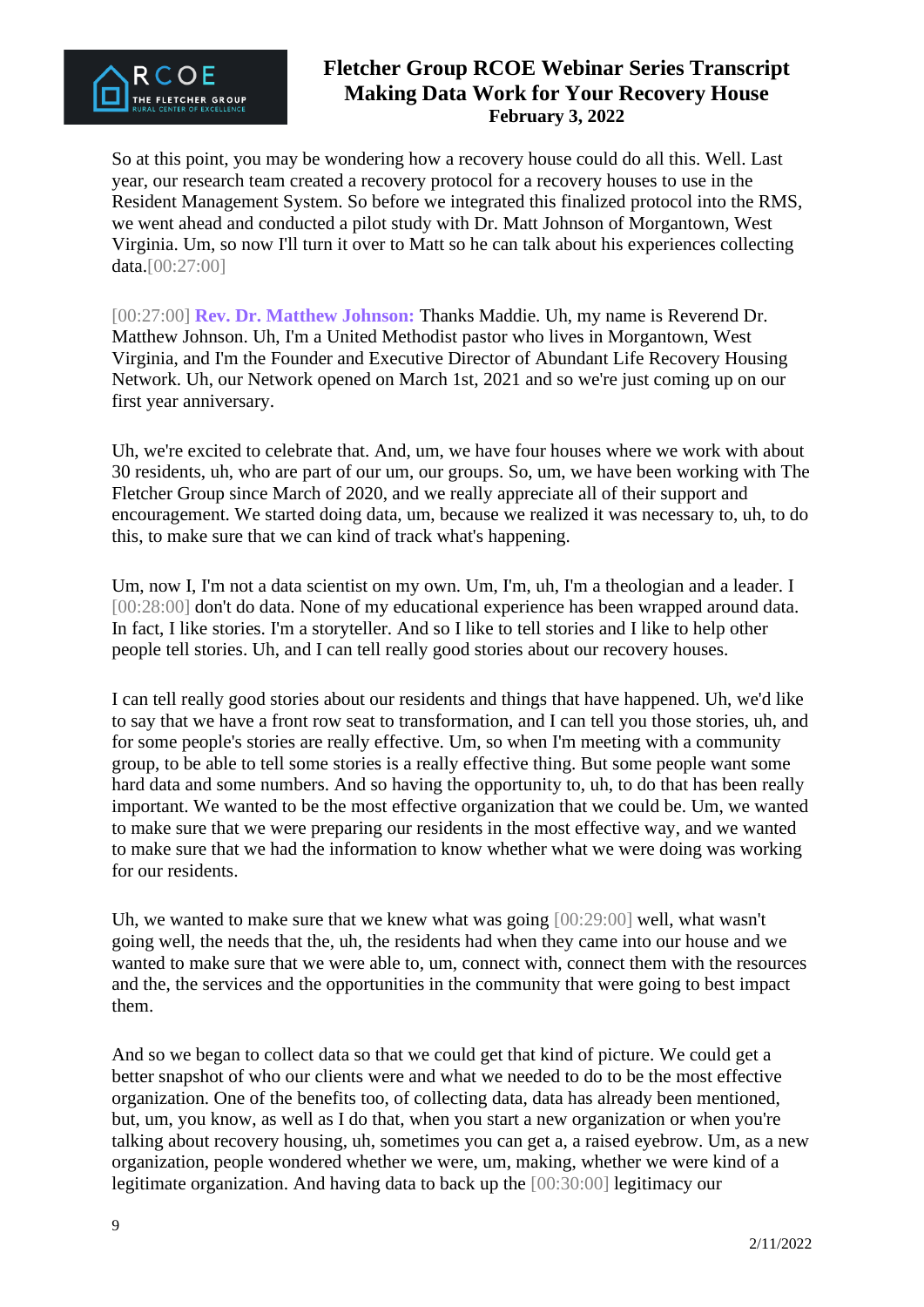

organization, and to make sure that we could show people that we weren't a shady organization that was just trying to take advantage of our community, but instead really benefit our community, was an important part for us.

So one of the reasons we did this, you can move to the next slide. Um, one of the phrases that I like to use is "we get what we count." And when we can pay attention to different things, when we can count different things, when we're aware of what it is we're looking for, those are the outcomes that we often get.

And so making sure that we were deeply connected to the things that that needed to, that we needed to be aware of, um, making sure that we were connected to, um, the things that our residents had experienced, was one of those important things. Uh, making sure that we could get what we count. I think it was one of those pieces that's been really beneficial to us. Um, we don't know what we don't know until we stop to ask. So you've probably heard this before. There are the known unknowns and the unknown [00:31:00] unknowns. There's a lot of things that I realized, I don't know, but the things that scare me are the things that I don't know that I don't know.

Um, the data helps fill that in for us. And so it helps us understand what we actually don't know. It helps kind of pay attention to the questions that maybe we aren't asking. It helps us pay attention to the things that we should be aware of, even if we're not immediately aware of what those things are.

And so this, the, the data really helps us hone in on the things that we need to be aware of, uh, that our residents have experienced or are experiencing. And it helps us pay attention to what those things are so that we can be more proactive in our programming and in our planning. Um, this gives us a much better picture of who our clients are and who our residents are, and it gives us a fuller picture of their experiences to date.

Uh, so as we collect data about their experiences, uh, both in their attempts for substance use disorder, uh, to, to find recovery and to, [00:32:00] to kind of take those next steps, as we collect data about some of the experiences, whether it's adverse childhood experiences that they've had, that they, we can be aware of so that we can kind of help, uh, create a buffer around some of those things.

We can be aware of the, um, the experiences or the job experiences that they have, the educational backgrounds that they have. Um, this gives us a better picture of who our clients are. Um, I think as we partner data with the actual, um, engagement with clients on a day-today basis, those two things work really well together.

Those two things work hand in hand. Um, so they give us kind of this different picture and this. Over this better kind of snapshot of who our clients are. And that's been something that we have appreciated. And probably for me, one of the most important things is we get to judge whether our program is working and being the most effective.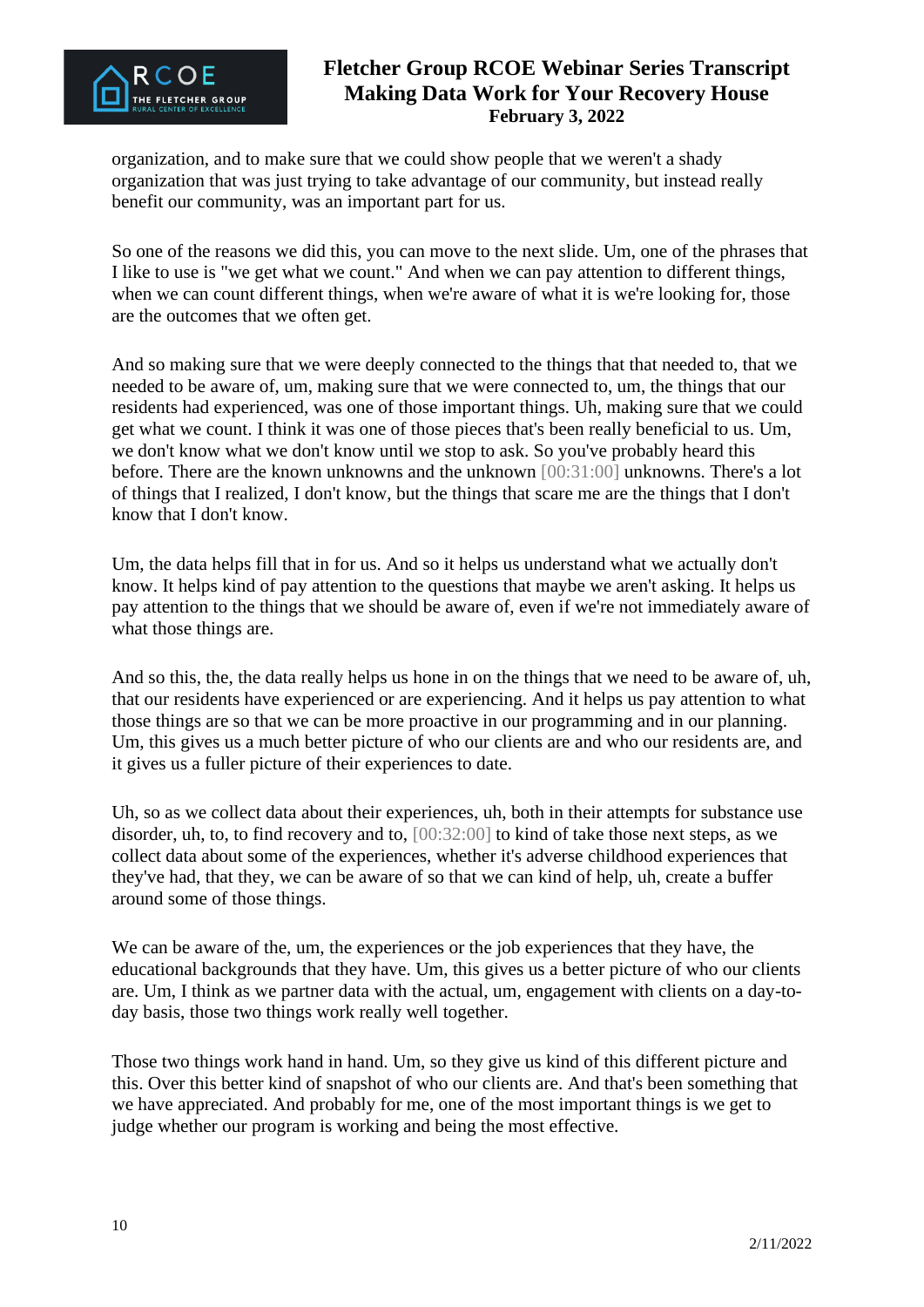

We get to judge whether what we're doing is working well for our clients and whether we need to do something different, whether we need to [00:33:00] change, uh, whether we need to focus in a different area. Um, that's important information so that we can continue to make sure that what we're doing works really well for our clients.

One of the things that's interesting. And then I found to be really interesting is that when we talk to our clients, um, there's, there's times that my residents will say to me, this is the most successful I've ever been in, in my recovery. This is the most successful I've ever been in a sober living environment.

And I can say why, and you know, that's what I want to know. What, what about our environment? What about our community? What about our program has helped? And sometimes they can't quite put the answer, the, put their finger on it. They can give me an answer, but you can tell, they're trying to figure it out too.

Sometimes the data can help us look at why our clients have been the most successful. And what is it this time in this journey of recovery that has been the most effective for them. And so it helps us kind of pay attention to what we can do that allows us to [00:34:00] be the most effective in our work. You want to move to the next slide.

We've learned some things. One of the things we've learned is there are some challenges to collection. Um, we're a small organization. We're like I said, we, we started, uh, in March of 2021 and, uh, I am the chief cook and bottle washer. I do just about everything. Uh, and so giving some of these things away, and learning and training other people how to collect this data, and how to do it, has been a challenge.

Um, and sometimes it's a challenge to pin residents down and to say, "Hey, I really need you to, to sit down with me and to do this, this data collection." Um, they're, they're suspicious. Uh, sometimes it feels like there are other things that are really pressing and so creating time and space to do this has been important, but it's not to say it's not going to be challenging.

Uh, and you have to decide what data you need and what data is going to be helpful to your organization so that you can make sure you're collecting that and make sure that you're being aware of that. Um, there are, there are real challenges to [00:35:00] how we do this. Um, we learned that recovery capital really, really matters.

So, um, as Grace mentioned, there's the, the BARC-10, the Recovery Capital Assessment Form. Uh, we've used that and I've found that to be a really effective way to help our clients, um, predict whether they're going to be successful to help our clients figure out where they need to grow, to help them figure out what areas they need to focus on in their recovery journey.

Um, we've learned that that is a really fundamental piece to how this happens. Um, and I would encourage you to, to really tap into that idea, and to think about how we help our residents grow in that area and grow in that way of doing things that. That recovery capital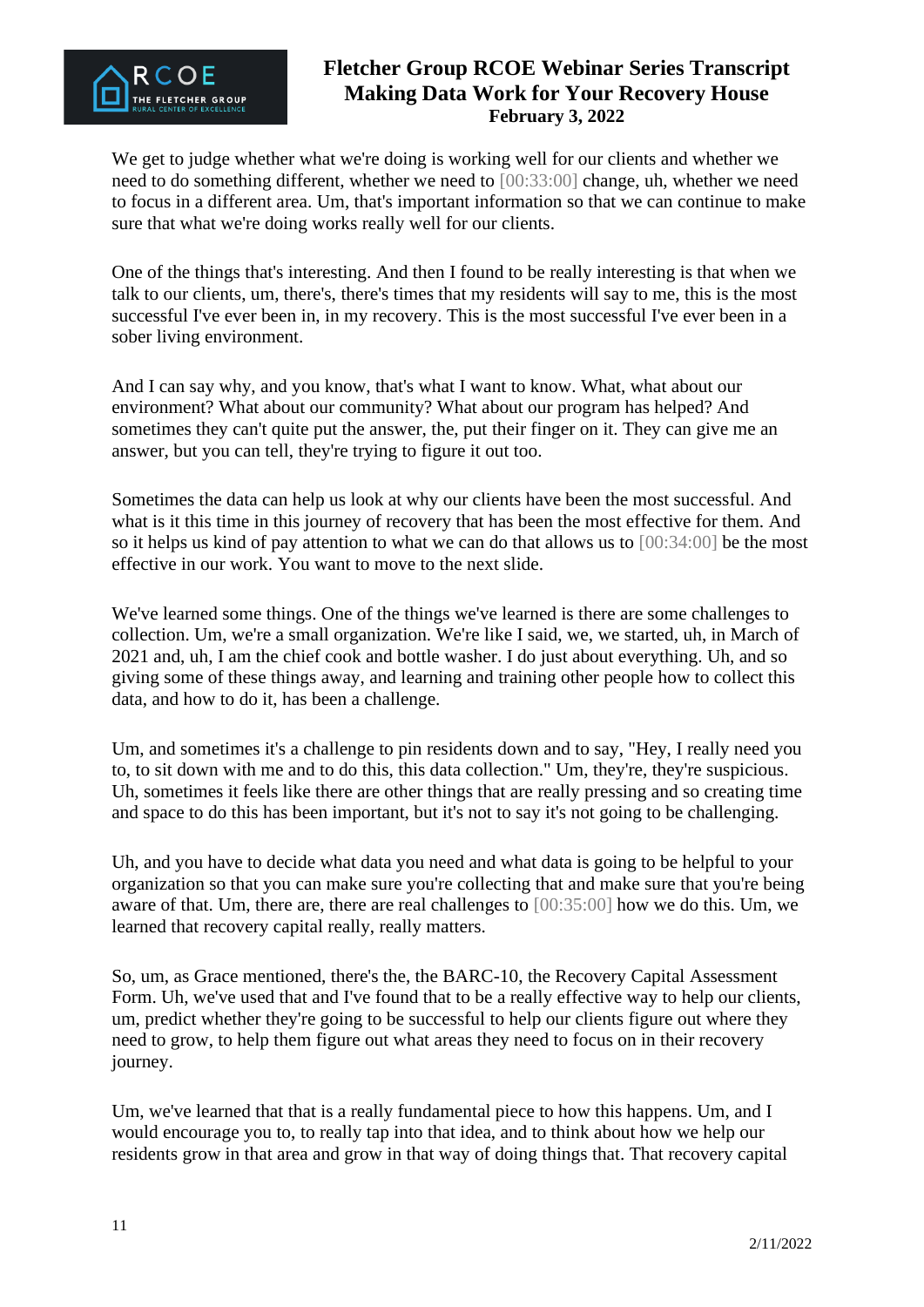

piece has been very, very important to us and really gives a lot of shape to the way that we think about our programming and how we connect residents to community experience.

How we present, what we're doing to our residents makes a difference. Um, [00:36:00] I've had some residents really kind of given me a funny look when I say that we want to, to, uh, do an assessment. Um, I think sometimes my residents think that I'm going to get, give them a test and I'm not giving them a test. And so I've learned to say, um, I want to do this assessment not because I need to, to, to dig into your past, because I want to know that we are being effective in the work that we're doing.

And residents are anxious to help if they think it's going to help the organization. They are, uh, kind of giving me, uh, some side-eye if they think that I'm trying to dig too much into their experience sometimes. Particularly when they're new to us. Um, if we do this six months in or a year in, you know, at this point we've got some relationship, we've got some connection and they're less, they're less suspicious of me. But how we present this idea that we want to collect data, um, really is important because that kind of gives our residents, um, a framework of, of how we do that.

Um, the [00:37:00] data, as I mentioned helps us make sense of our residents' stories. It helps us make sense of kind of where they, what they've done and what they've experienced. And it helps us kind of keep an eye on, um, what it is that that can continue to happen. But data creates a really good snapshot of who we have living in our houses at, at any moment.

And in some ways it helps us kind of create a snapshot for what's happening in our area around recovery. And what's happening in our state. Uh, as, as was mentioned, I live in Morgantown, West Virginia. Um, and so our houses right now are located in Morgantown, West Virginia. But the vision that we have as Abundant Life Recovery Housing Network is to grow beyond this community, uh, particularly to some of the rural communities in our state.

So we have been tracking places where are the, the, the communities and the counties that our residents have come from, uh, when they get to Morgantown. And we've learned that residents come to Morgantown because this is where, uh, some of the most significant [00:38:00] services are in our state. And so people come because they need the initial services of, um, the COAT Clinic, the Comprehensive Opioid Addiction Treatment Clinic at WVU.

They come here because there are rehab beds available in this part of the state. And so they come here for those reasons. They come here because they need new people, places and things when they begin that recovery journey. So there's lots of reasons that people come here and sometimes, that is because the re the, the needs they have in recovery are pretty acute. But they also want to return to those places where they'd come from.

They want to return home. They want to return back to some of the rural counties, uh, where they can connect with their family and where they can, where they've grown up, where they're, where they're the most comfortable. And so we're seeing ways that the data has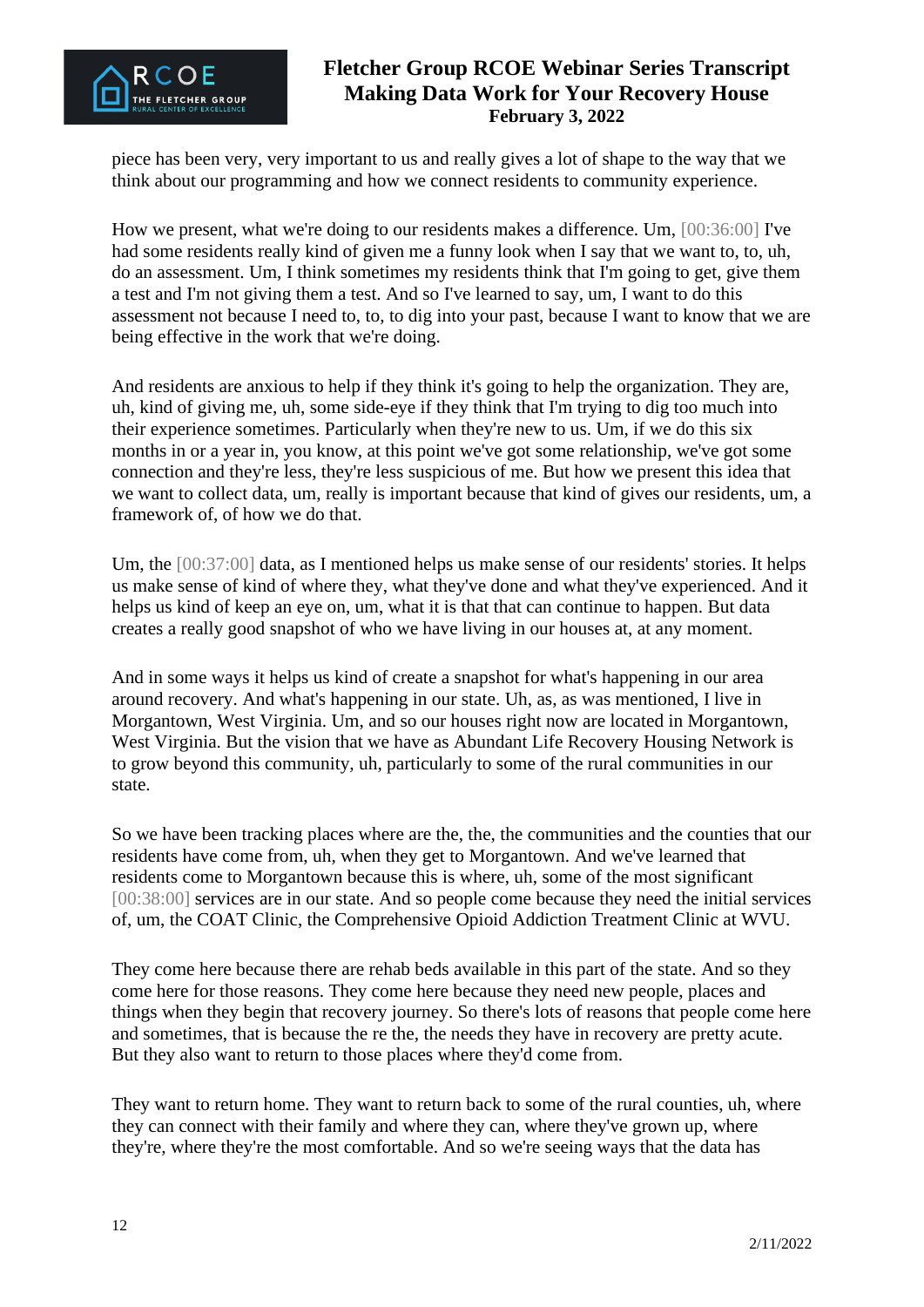

shown us that our residents are coming to us needing some initial support, but we also need to think about ways

we expand into other counties to continue to offer some support and services [00:39:00] for our residents as they move forward. And we're trying to think about ways that we can continue to support residents as they take the next, next steps or as their recovery journey becomes less acute in terms of the needs that they have at any given moment.

So that's an important piece for us and that's been important data and it shows us some of the ways that we can operate well in our region, but also some of the ways that we want to continue in some of the places that we can continue to dream about expansion and next steps. Those are, um, some of the things that that can happen.

One of the greatest benefits to data, um, on a resident level is being able to help our residents see the places where they have experienced growth and change. Many times when I meet a resident who comes in on day one and I see them six, nine months later, we've got some residents right now that are coming up on being in our home for a year.

We have residents that moved in March 1st,  $[00:40:00]$  2021, and they're, they're still with us and I'm excelling and growing. To be able to say to them, "look at the work that you've done" is such a powerful thing. To be able to say to them, "You have changed so much, you've come so far. Look at the work that you've done. And the hard work that you've put into your recovery journey and your recovery process has been worth it." That is an empowering and powerful thing for our residents to hear. And if we can show them the data, uh, it's not just speculation. They know that we're not just blowing smoke at them. They can say, look it, I, I have experienced some change in my life.

I have experienced some, some, uh, new opportunities that I never thought I would have. And that is, uh, a really, really powerful thing to be able to share with residents. And so that's an absolute benefit, absolutely a benefit, um, to how we do this. Um, if you want to go to the next slide. So we learned that our outcomes help show us whether we're on the right track.

And that's one of the reasons that we've done this. One of the things we've recently [00:41:00] started to incorporate is, um, Uh, a bi-weekly check-in and as our residents get more used to kind of doing assessments and as we get more used to helping our residents do those assessments, these biweekly check-ins, kind of check where residents are in terms of cravings, and the things that they're seeing, and what they're struggling with, and where they're at in terms of step work, how the house is operating.

And so it helps them judge whether the relationships in the house are being affected. And it helps me identify whether there's a cultural issue in our house before we even begin to see a bubble to the surface. We can begin to kind of catch those things and nip them in the bud. So this shows us whether we are on the right track with our residents and whether our programming continues to move in the right way and be the most effective.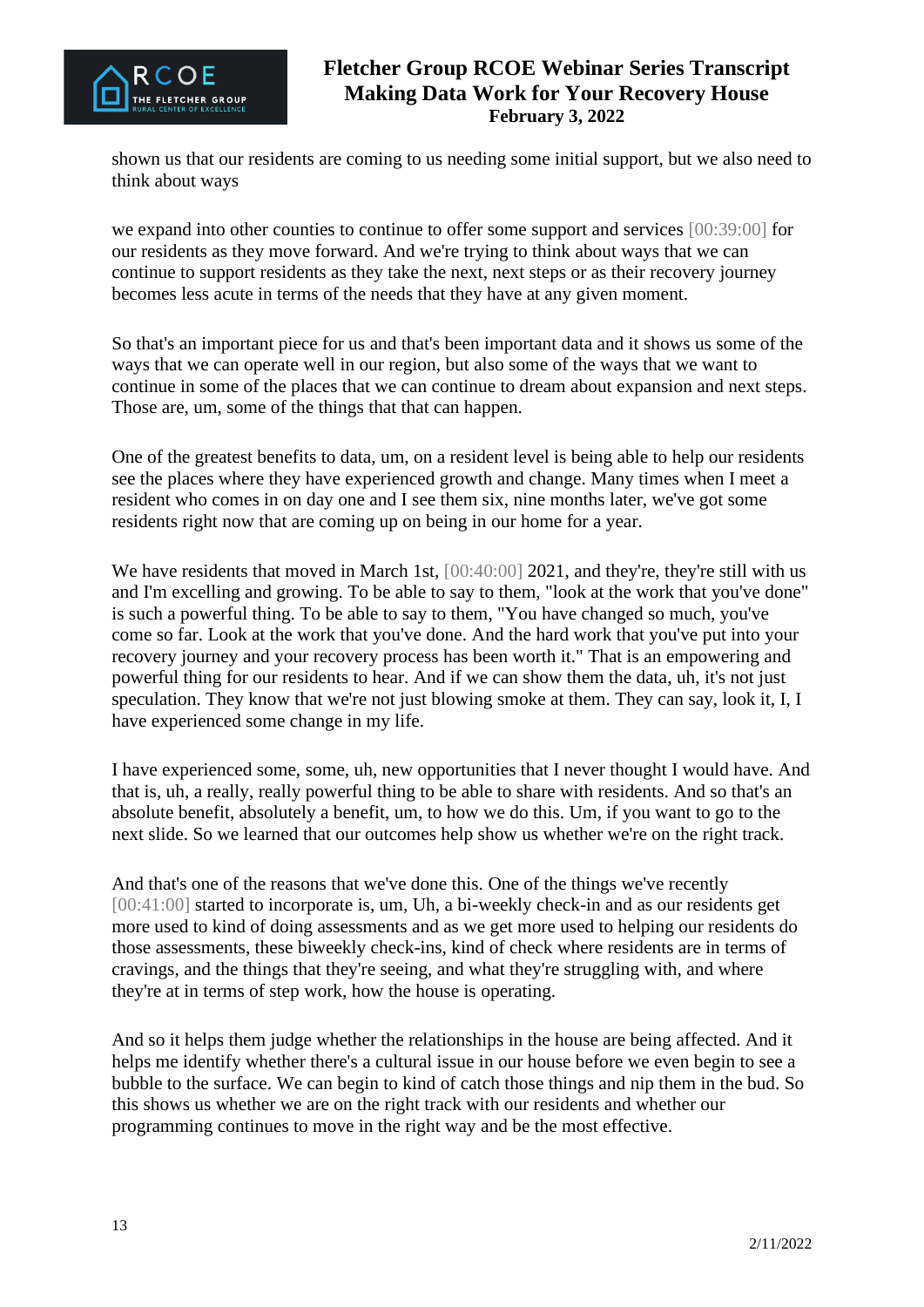

And uh, we use this data to help our community see the big picture of who we are as an organization and the impact of our organization. Uh, I'm really proud of our organization. I think we do really good work, but to be, to be able to [00:42:00] back that up and to, to prove that to people has been really positive.

So when I sit down with community leaders, when I have an opportunity to sit down with, uh, people who are part of our, um, State Senate or U.S. Senate or Congress. And that's one of the things that I do is I try and make sure that our elected leaders and our city and county leaders know who we are and what we're doing.

Uh, it can say to them, we're making a difference in this community. We're making a difference in, uh, in Morgantown and in north central West Virginia. And, um, you can support that and we want you to support that. We want you to support that with, um, just kind of your support, but we also want funding. Um, I was applying for a grant this past week and used some of the things that we'd gathered and some of the things that we've learned to try and show to our granting organization, that we are a legitimate organization that's, that's really, um, seeing results in how we do things. Uh, we've got an introduction document that we've kind of put together. [00:43:00] Um, we haven't put together our annual report yet because we haven't been open for a year yet, but we have an intro document that kind of highlights some, some stories, some data, some testimonials, some dreams about how we hope to do things.

We hand that to, uh, to folks we meet in our community, business leaders, um, city council members, county commission folks, regional leaders, to say, This is Who We Are. And you can see that and understand that, uh, right upfront. And it gives people a really nice snapshot of what we're about. So that's, um, some ways that we've implemented that and, uh, some ways that we're working on that and some ways that we've seen it to be really beneficial to us.

And I think we're gonna move to Q and A at this point.

[00:43:44] **Jennifer White:** Thank you so much Reverend Dr. Matt Johnson, Grace Clancy, and, um, Madison Ashworth. Um, this was wonderful information. Um, so everyone, the floor is open for Q and A. If you would like to go ahead  $[00:44:00]$  and post some of your questions and that there has been, um, one question posed by James Phillips.

There's been a little bit of conversation about it, but I'd like to uplift it. Um, so we can engage the entire audience and our entire panel, um, to weigh in. So, um, James Phillips asked, many data collection systems have reams of data sets, but it's often difficult to visualize the data in an aggregate and in a way that's actionable.

Do you have any recommendations on data visualization tools to make the information more meaningful to the community? I will open that up to our research team.

[00:44:42] **Madison Ashworth:** Well, I can go ahead and take a first stab at that. And then Grace can jump in if I miss anything. Um, but I would suggest using softwares like Excel.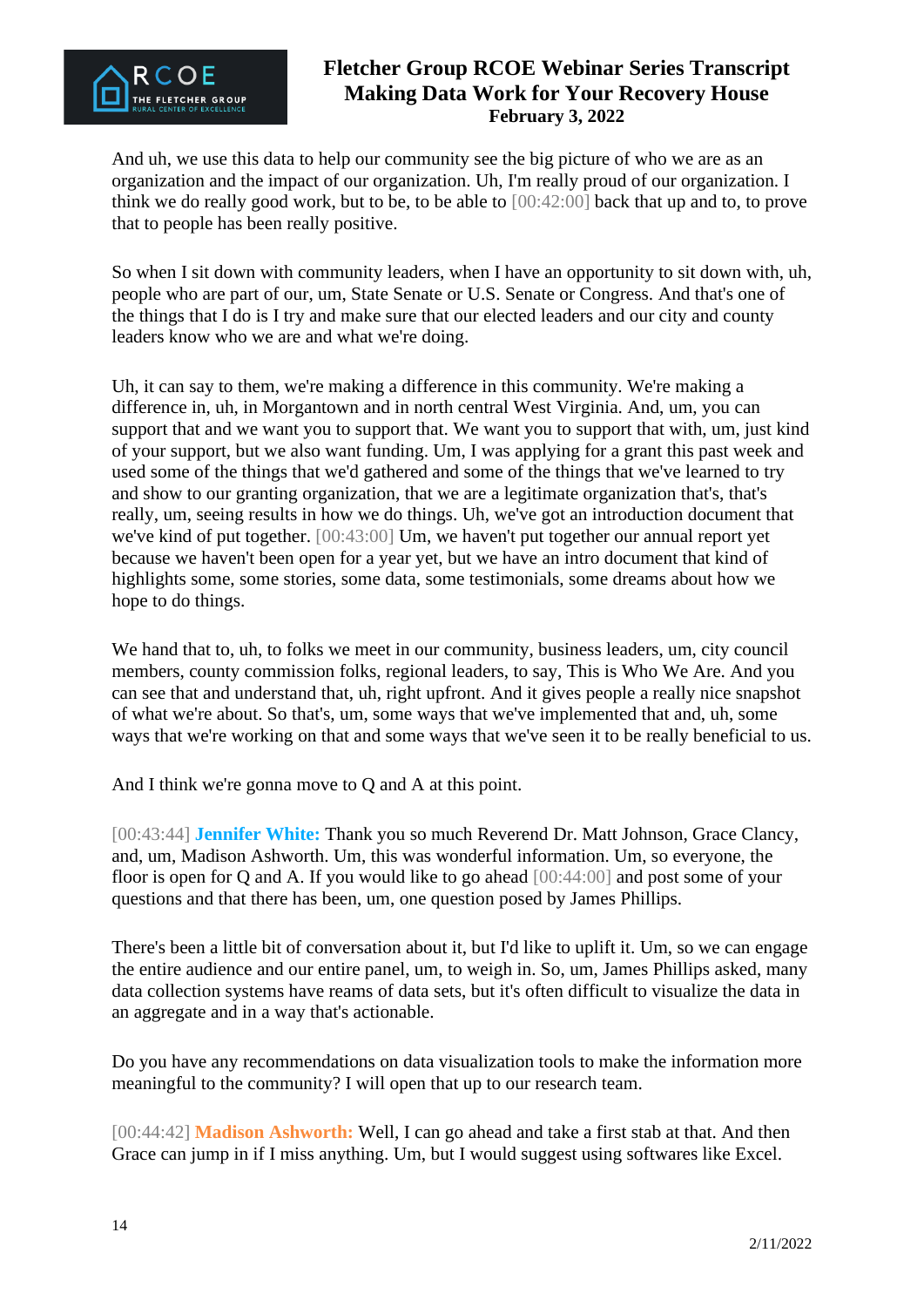

Excel can do a lot of visualization and, um, it has a ton of resources online to kind of walk through how to set up that visualization.[00:45:00]

Um, there are also a lot of free online softwares that you can upload kind of portions of your data to. Um, so ones that I know of are Charts Studio, and Raw Graphs. Um, there are also others, I think if it's mentioned in the Q and A like Tableau, um, and one thing I would just note when you're looking at those free softwares is just to be cognizant and careful of what happens to that data when you actually upload it and use their free software, a lot of those free softwares, when you do upload data to them, it can be made public.

It is a public data set at that point. So if you're willing to pay for some of those data visualization software, Um, they work out really well and they're very user-friendly, but if you are using free versions of data softwares, just be careful about what the data use agreements are with those. So I would suggest if you have Microsoft Excel, you can do a lot of simple visualization with that.

And I do believe the Resident Management System that The Fletcher Group is working on. We'll have some data visualization [00:46:00] options as well. So.

[00:46:04] **Grace Clancy:** That's great, Maddie. Um, and just to kind of tack onto that, I think, um, I think visualization and how you present information is really important. Um, so I'm glad that this question came up. Um, and along with the tools that, that Maddie mentioned, I think, um, thinking about the audience that you're showing that information to and what, what do they really need to know what, um, any misconceptions they may have or what would be most persuasive?

So I think it's in a sense it's less about how it's presented and more about what is presented. Um, but I also, uh, think there's opportunity for the visualization part is, um, kind of the aesthetics of it as a whole to look into tools like, you know, Canva or other types of templates, um, that are out there to just make the overall, um, package that you're presenting to someone cohesive and, um, [00:47:00] professional and polished looking.

[00:47:05] **Jennifer White:** Thank you all very much for that. Um, I also see that our CEO, Dave Johnson, and our Director of Research, um, Robin Thompson have joined for Q and A. Um, so if there's any further input you all would like to make on that, um, I'll open the floor to you all before we move to the next question.

[00:47:25] **Dave Johnson:** Yeah, this is Dave Johnson. And I might just add that, um, you know, graphics are often, you know, pretty effective in terms of visualizing the data. You can show the percentage of residents that have been, uh, engaged and retained, uh, in the house over a period of time. Uh create some timelines along that, um, graphic as well. So you'll showing the degree of change, uh, from when a person enters the house to when they're leaving the house.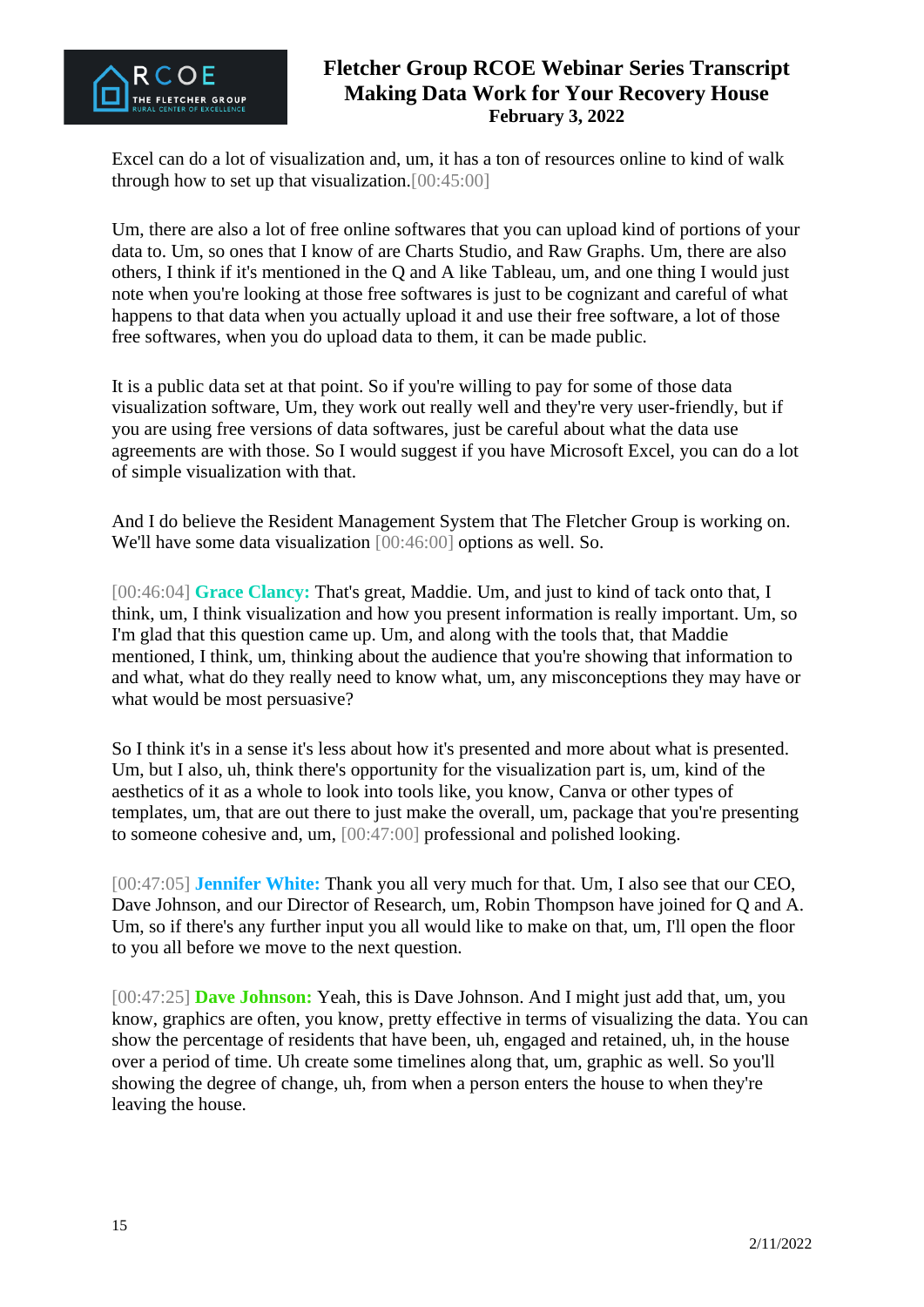

So, but, um, you know, maybe even a, as alumni, you know, six months later, uh, is really [00:48:00] effective. So you want to show that kind of, that trend over time of how, uh, an individual entering your house responds over time in their recovery journey.

[00:48:14] **Jennifer White:** Thanks so much, Dave. So, um, we will move on to our next question. Um, by Nelly. How do you integrate your data? We have a series of data collection resources across different services, but we do not really have a method for integrating all the different information to get a holistic picture of our program.

[00:48:37] **Grace Clancy:** Um, Maddie, I was thinking, do you want to kind of talk about the, um, the data, the data shell section that Maddie talked about, um, that I think that'll be kind of a key piece of making sure that all the information you need is in one place and in a format that is, um, comparable across, across the spectrum.

[00:48:58] **Madison Ashworth:** Yeah, definitely. So yeah, when you set up kind [00:49:00] of these bigger data shells, you can integrate multiple kinds of surveys in that data shell, and you can track kind of what resident may be answering or associated with these different outcomes, either through asking them their name and keeping track of that in your secure data shell.

Of course, when you do that, you want to make sure it's, you have those data security measures. If you are asking that identifying information, but if you want to make your data de-identified as well, you can assign your participants, um, IDs within your house. So they're kind of anonymized IDs that only you, or a handful of your staff know about, connecting them.

Um, so that way you can use that ID to track the different, um, data and different outcomes that you're tracking across those different services. And so when you have that all in kind of a data shell, it's very easy to look at that one participant ID and all the various outcome measures that you'd be asking across those services.

[00:49:56] **Grace Clancy:** Yeah. And along with, along with de-identifying that, cause that's really [00:50:00] important. If you have multiple individuals, um, who are participating in data entry, you may not want everyone to have the same level of access to all that information. So you can go into Excel and look at some of the data controls where you're able to hide different columns, um, and lock them so that, um, that isn't visible to everyone.

[00:50:24] **Jennifer White:** Thank you. I hope that was helpful for you, Nelly. Um, our next question is by, um, Chris Meacham. What data points are being collected that track residents culture, particularly being able to see a problem before it, bubbles to the surface.

[00:50:41] **Rev. Dr. Matthew Johnson:** I can, I can answer that real quickly because I'm the one that mentioned that. Um, we do these, uh, short surveys with residents, um, every two weeks or so. And we ask a series of questions that are from a strongly disagree to strongly [00:51:00] agree. So kind of five different, uh, five different answers, strongly disagree,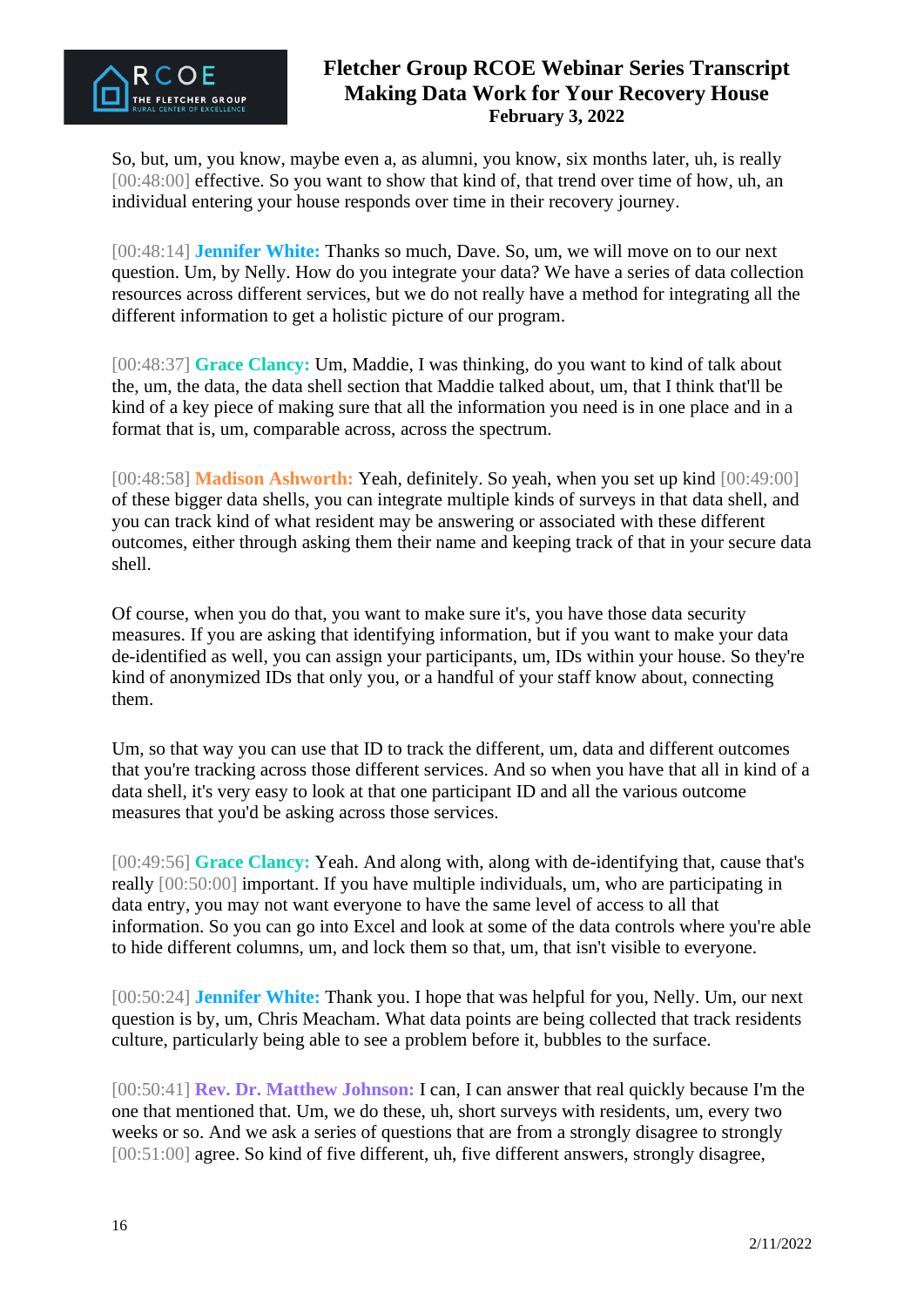

disagree, neutral, agree, or strongly agree. And we ask things like this. Um, I can trust residents in the program, or these are the statements we use.

I can trust staff in the program. I feel others in the, in the program are working to help me. I feel others in the program understand me. I respect other's views. I feel I can count on others in the program. I feel I'm working together with others in the program on my recovery. I feel safe in this program.

I feel hopeful. Uh, those just kind of help us. Figure out how things are going in the house. Um, that's something that we let people fill out anonymously again, because I think it's important for people to be able to give an honest. But those statements, um, if you're getting a lot of, of disagrees, when it says I can trust staff in the program, then I probably need to talk to my house manager, right. Uh, if we're getting a lot of, um, disagrees that people [00:52:00] don't feel hopeful, we need to figure out what's happening under the surface that's causing people to feel that way. So, uh, that's a really helpful metric for us.

[00:52:09] **Dave Johnson:** And thanks for sharing that. Uh, we're you using a similar set of questions I think maybe, uh, I'm not, I'm not sure those are the same ones that uh, develop in, in terms of, um, an Alliance major. So in, uh, therapeutic services Alliance is one of the most critical factors and there's not been one that really is addressed, um, recovery housing in that sense. So we had been working to develop that, uh, instrument, develop the validation for it, uh, and that's currently underway.

So that will be, I think, an important, uh, tool for recovery houses to, uh, assess that resident culture and, uh, that degree of trust and interaction between, um, an individual, the other residents, as well as the staff.

[00:52:58] **Jennifer White:** Thank you all for [00:53:00] both addressing Chris's question. Um, our next question is posed by joy. I'm sorry, Roy Jolly. Um, The most challenging data needs for us are following up with long-term studies of alumni. We've been around for 25 years, but only have anecdotal information on alumni. Do you have any suggestions here?

[00:53:24] **Grace Clancy:** Yeah, like in, um, I can take a first stab at that and then pass that along to, um, my other panelists. But, um, we know that that's a big, a big challenge from a resources standpoint to allocate time, um, to doing that outreach. And also it's difficult to keep in touch with people, period. Um, but we've, we've heard of some houses who, um, just kind of built into their culture, have, um, have an alumni culture where they really want to, they set that precedent in that, um, not expectation, but, um, that, that alumni, uh, [00:54:00] can come back and have shared meals with, with the residents and, um, are available to be, um, uh, Uh, to kind of like walk through the process and the program and just be there as a support, as someone who has successfully made it through.

Um, so I think having that, having that, uh, culture there to begin with, um, has been really key for folks. And also, um, as, as far as actual, you know, data collection and doing like those status updates, I've heard of homes that will use, um, uh, text-based SMS text-based,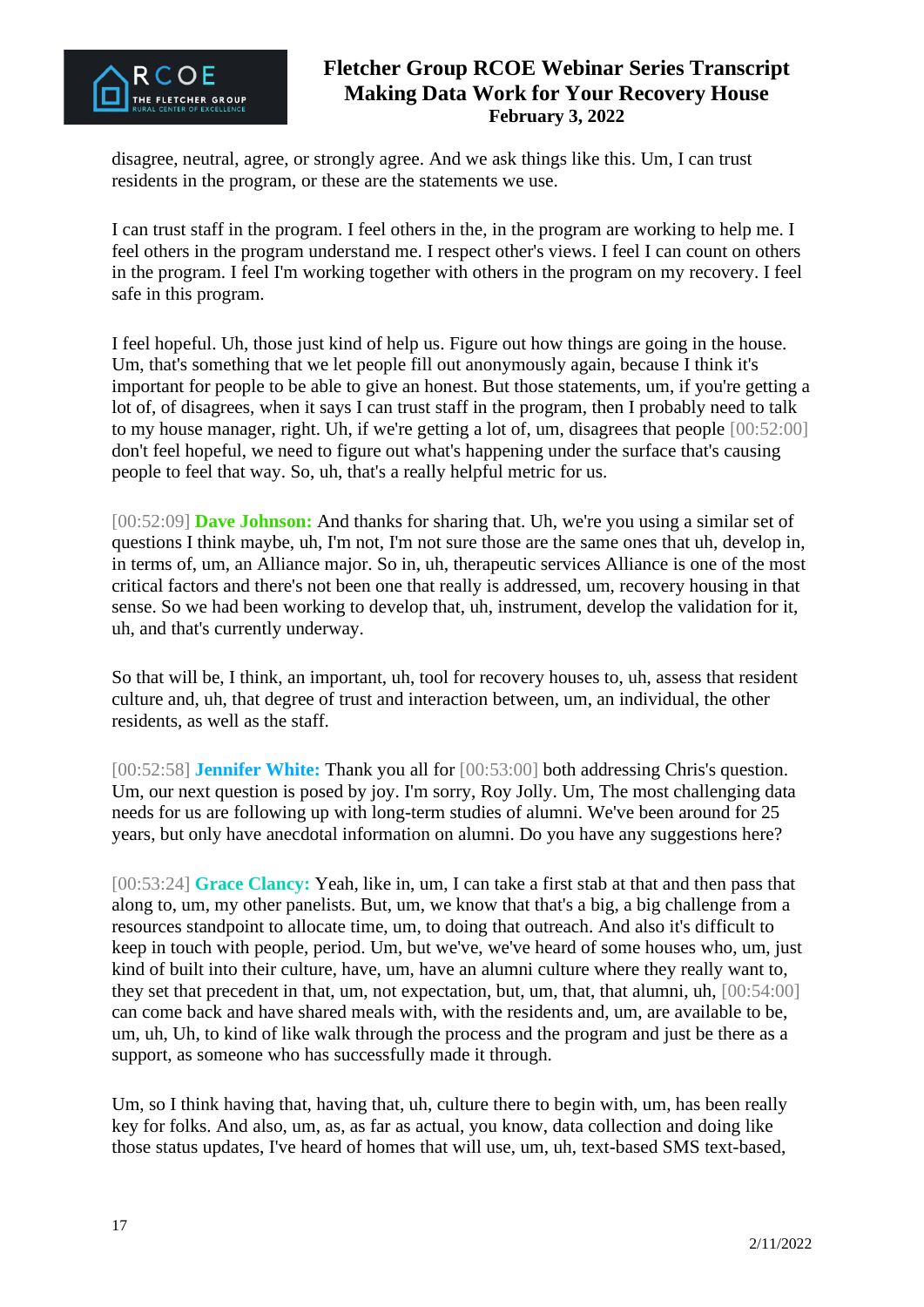

um, options where, you know, they'll have three questions, um, just to kind of do a basic check-in and see how they're doing.

Um, but, uh, that's just, that's just a few things that I've heard about, about strategies for that. Great question.

[00:54:55] **Jennifer White:** Wonderful. Thank you. Did anyone else on the research team have anything to add  $[00:55:00]$ 

[00:55:00] **Robin Thompson:** Um, just to add on to what Grace had mentioned, a really great suggestions. Is we've heard, and this might be obvious as, um, I think that the primary audience here is owners and operators. So you all know a lot of this better than we do. Um, we've heard some homes will at intake, um, collect information from, you know, the individuals, um, spouse, friends, family members.

So just kind of collecting as many, um, uh, relationships as possible and contact information for those as we know, phone numbers change over time to just try to stay connected. Um, so just one other tip, but I think the alumni, um, culture is a really big one that we've seen.

Good call Grace.

[00:55:44] **Jennifer White:** To, um, add to that Van Smith was asking, how helpful would you say that the recovery housing, sober living apps are? Um, or what experience do we have with those.

[00:55:58] **Grace Clancy:** I have not had [00:56:00] experience with those apps. I'm not sure if my other panelists can speak to that.

[00:56:10] **Madison Ashworth:** I also have had no experience with those apps. I don't know Robin and Dave, if you guys have any, but or Matt?

[00:56:15] **Dave Johnson:** No experience.

[00:56:19] **Rev. Dr. Matthew Johnson:** I hadn't thought about it. I was sitting here Googling them as to look up what was available. I didn't even, there was a, I hadn't even thought about that, that being an option, to be honest.

[00:56:32] **Jennifer White:** So that sounds like maybe something, um, a split your group need to look at a little more closely. So thank you, um, Van and keep checking back. Um, and hopefully we'll be able to answer more of that in the future. Um, so we are still open. We've got a few more minutes. If anyone has any more questions they'd like to pose in the Q and A, um, if not, you all had mentioned, um, applying for funding and that did [00:57:00] appear high in the polling as well.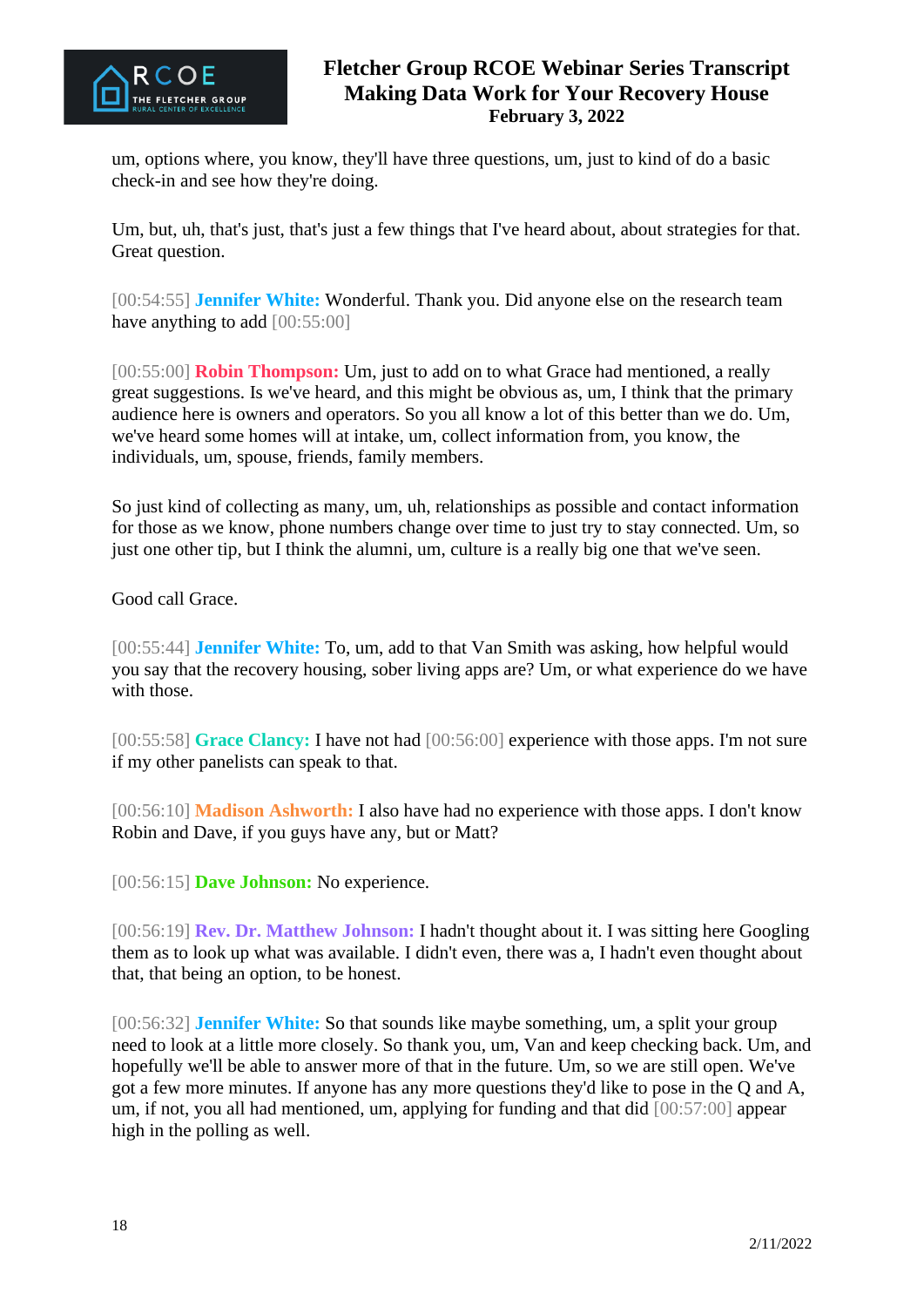

Would you be able to share any information on how long a house should be collecting data before they can utilize this when applying for funding?

[00:57:18] **Grace Clancy:** Um, I think, um, are you Jen, are you referring more to like the sample size or kind of how long tracking the residents over time?

[00:57:30] **Jennifer White:** Tracking the residents over time.

[00:57:33] **Grace Clancy:** Sure. Um, I'm not aware of any hard and fast rule, uh, to, to, to speak to that. But I think, uh, important to have like those, those, that baseline information of them at the very beginning, um, and, and, you know, something, um, and an end point, um, and some, some studies we've seen with it, there's a lot of drop-off in, um, data that's collected, you know, [00:58:00] throughout that process.

So I think if, if you're able to get a strong, um, you know, before sample and ending sample and if possible, anything in between is always great as well. Um, Robin, do you, do you have any more expertise to, um, to speak to that?

[00:58:18] **Robin Thompson:** I think that's a great response, Grace. I think just dependent upon how your house is set up in terms of, you know, our residents stay for four months versus our residents stay for six months and maybe that drives, um, the data collection period.

So as Grace mentioned, an intake is really good to see kind of baseline characteristics that you're interested in such as the Recovery Capital, the BARC-10. And we talked about the,

uh, Grace had talked about the BARC-10 as it's like the brief version of the larger assessment of recovery capital. So it's an easier one to, um, you know, ask of your residents only 10 questions.

So at intake and then at various points in time. So, um, that might be six months and then that might be 12 months. So you can kind of [00:59:00] look at those, that change in recovery capital for your residents, um, at three various time points. So you can see, you know, what did my house do for, um, my residents, um, And impact their recovery.

So I think, yeah, it seems to be variable, but, um, I think, um, audience, the audience could probably speak more to that with their experience, um, for applying for funding. So I wish we could have everyone speak like the audience to chime in on, uh, you know, what they've seen with funding applications as requirements.

[00:59:36] **Jennifer White:** Thank you all so much. Um, I appreciate everyone's input today and know we are running close on time. Um, and, uh, we do not have any new questions post in the Q and A. So, um, you know, as always, please stay tuned for our other webinars. Um, there's more information in the chat on that, and you can reach out to The Fletcher Group, um, for any [01:00:00] technical assistance.